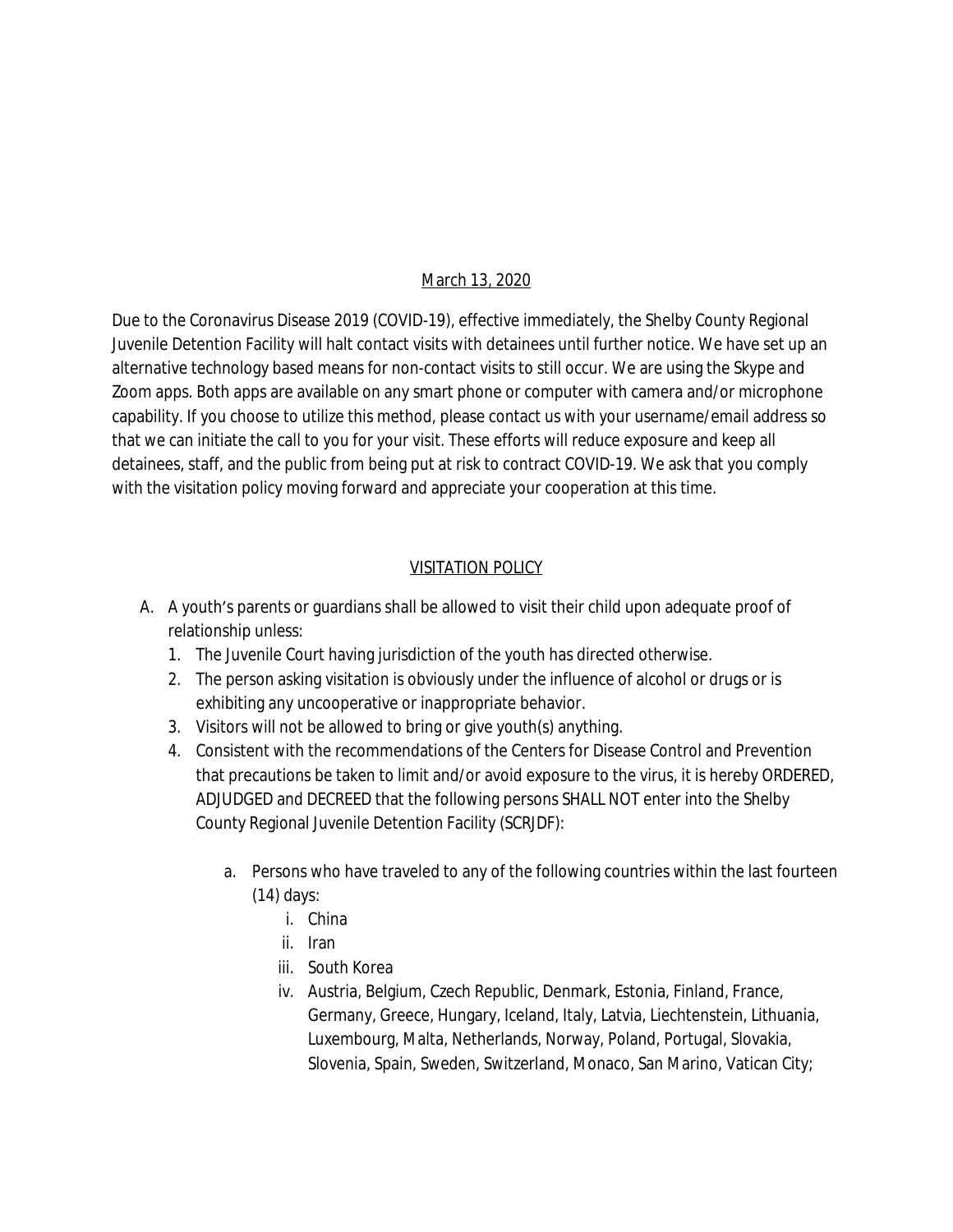- v. And any other countries added to the CDC's Warning Level 3, Avoid Nonessential Travel List, subsequent to the effective date of this order (https://www.cdc.gov/coronavirus/2019-ncov/travelers/index.html)
- b. Persons who reside with or have had close contact with someone who has traveled to one of the above areas within the last fourteen (14) days;
- c. Persons who have been asked to self-quarantine by any doctor, hospital or health agency;
- d. Persons who have been diagnosed with, or have had contact with, anyone who has been diagnosed with COVID-19;
- e. Persons with unexplained fever, cough or shortness of breath.
- f. Persons in any of the above categories who have business at the SCRJDF or are in need of assistance shall promptly contact the Detention Manager, Tim Bullard, for assistance at (205)669-3990. Anyone attempting to enter the SCRJDF in violation of these protocols will be denied entry.
- B. A record of visitors will be maintained on the weekly visitation schedule form (this includes name, date and time of each visit).
- C. If for any reason visitors are asked to leave or denied visitation, a note of their action shall be made on an incident report and turned into Management for review.
- D. No youth shall be forced to meet with any visitor against his/her wishes.
- E. All visitations will be restricted to parent(s), grandparent(s) and/or guardian(s) unless special permission is obtained from the probation officer of the youth. If the parents do not live in the same household they may schedule separate visits.
- F. Youth will be limited to only two visitors at a time and must be approved by the JPO.
- G. All visitors must have an appointment with the Shelby County Regional Juvenile Detention Facility staff prior to the visit. Visits will be limited to 30 minutes.
- H. There will be ABSOLUTELY NO SMOKING BY ANYONE AT ANY TIME in the Detention Facility while visiting.
- I. All visitors and their belongings are subject to search by staff.
- J. All visitors must provide positive identification prior to each visit and sign in on the log provided.
- K. Special visitation may be granted by the Detention Manager and/or her designee on a case by case basis.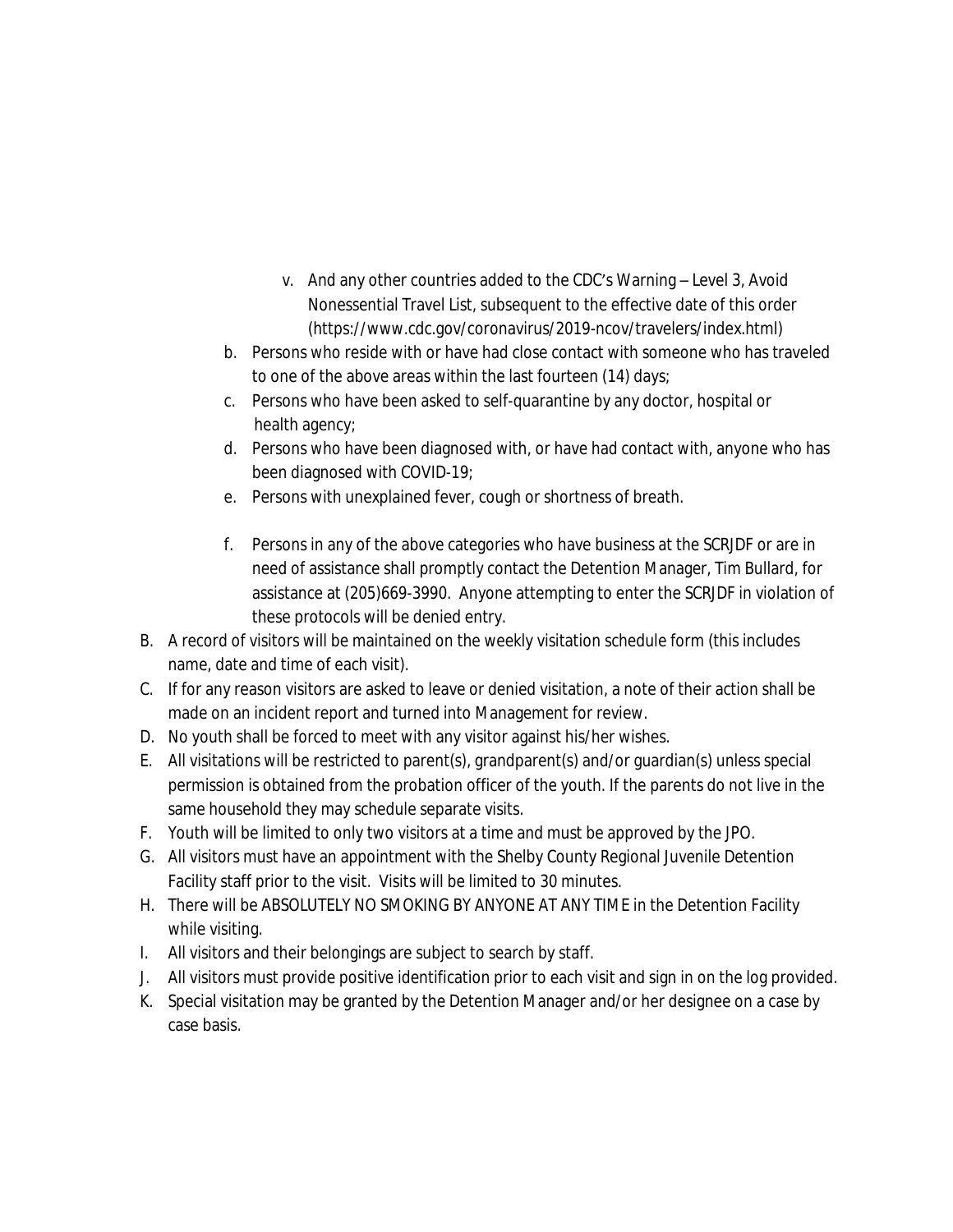## VISITATION HOURS

SATURDAY 9:00 A.M. UNTIL 11:00 A.M. 1:00 P.M. UNTIL 5:00 P.M. SUNDAY 9:00 A.M. UNTIL 11:00 A.M. 1:00 P.M. UNTIL 5:00 P.M.

## THERE WILL BE NO EXCEPTIONS TO THIS UNLESS YOU HAVE SPECIAL PERMISSION!

TELEPHONE NUMBER: 669-3990

*\*\*JUVENILE DETENTION STAFF HAVE THE RIGHT TO REFUSE VISITATIION TO ANYONE VIOLATING THIS POLICY*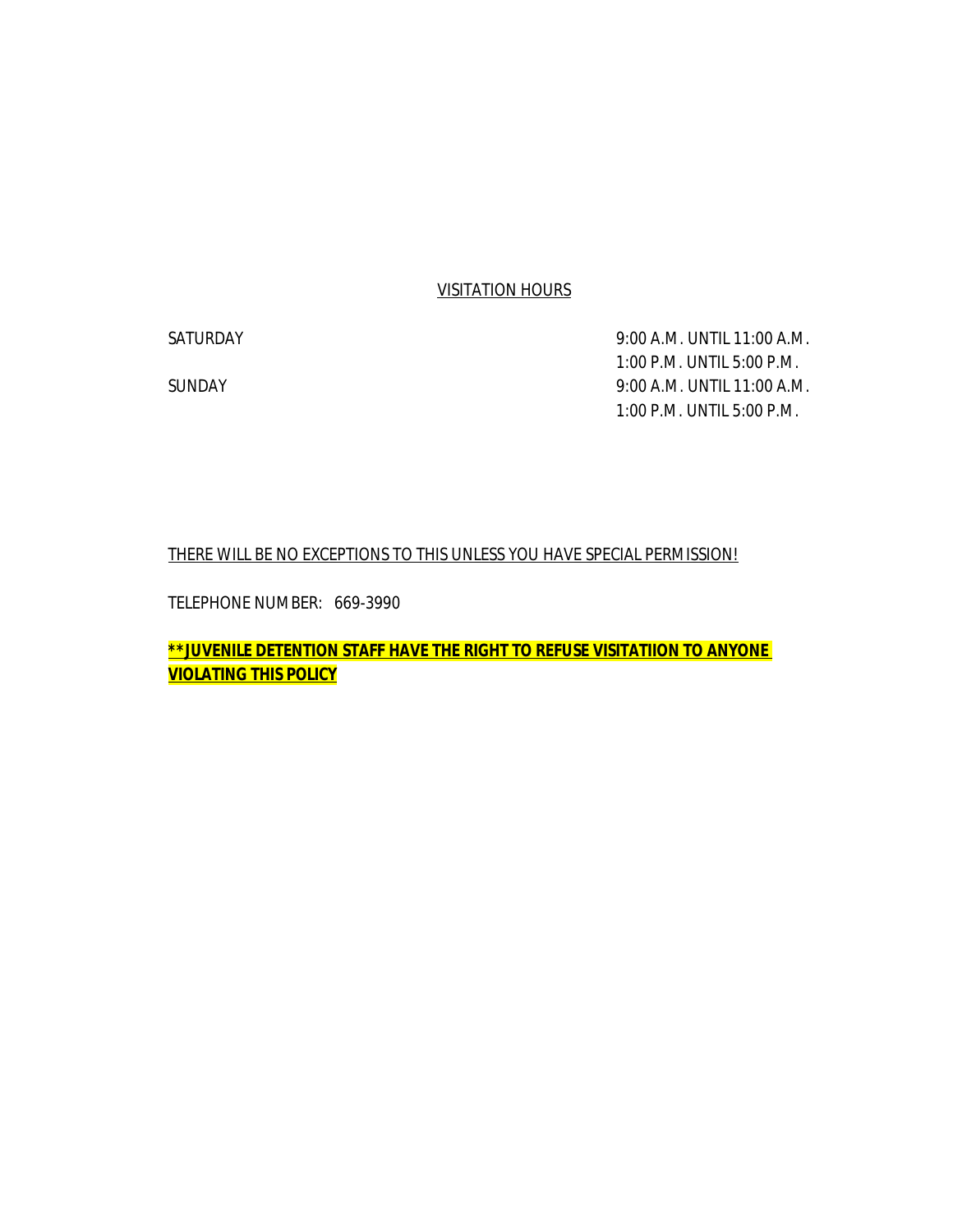*Follow these step-by-step instructions to use Skype*

*Step 1: Launching the app*

*To start Skype for Windows 10 - select the 'Start menu'. This is located on the bottom left of your screen. You can also scroll down the A-Z list and find Skype through there or search for Skype using the Cortana search bar.*

*If you have a microphone enabled on your computer, you can use Cortana by giving it a vocal command. Click on the Cortana search box, select the microphone icon and tell Cortana to "launch Skype". The shortcut for this is Windows + Q on your keyboard and this allows you to speak directly to Cortana.*

*For easier access you can Pin Skype to Start or Pin the app to your taskbar.*

*• To pin to start: Right click on the app and select Pin to start.*

*• To pin Skype to your taskbar: Press and hold (or right-click) and app, then select More > Pin to taskbar.* 

*Step 2: Initialising Skype for the first time*

*When you start Skype for the first time you will receive a prompt for you to consent the app to allow access to your microphone and camera click on Allow or Block. Blocking this access will prevent you from video-calling and making voice calls. We recommend that you click 'Allow' to gain the full benefits of using Skype.*

*First download Zoom from App Store or Play Store or from your computer:*

*https://zoom.us/support/download*

*Sign in and Join*

*After launching Zoom, click Join a Meeting to join a meeting without signing in. If you want to log in and start or schedule your own meeting, click Sign In.*

*To sign in, use your Zoom, Google, or Facebook account. You can also log in using SSO. If you don't have an account, click Sign Up Free. If you have a Zoom account but cannot remember your password, click Forgot.*